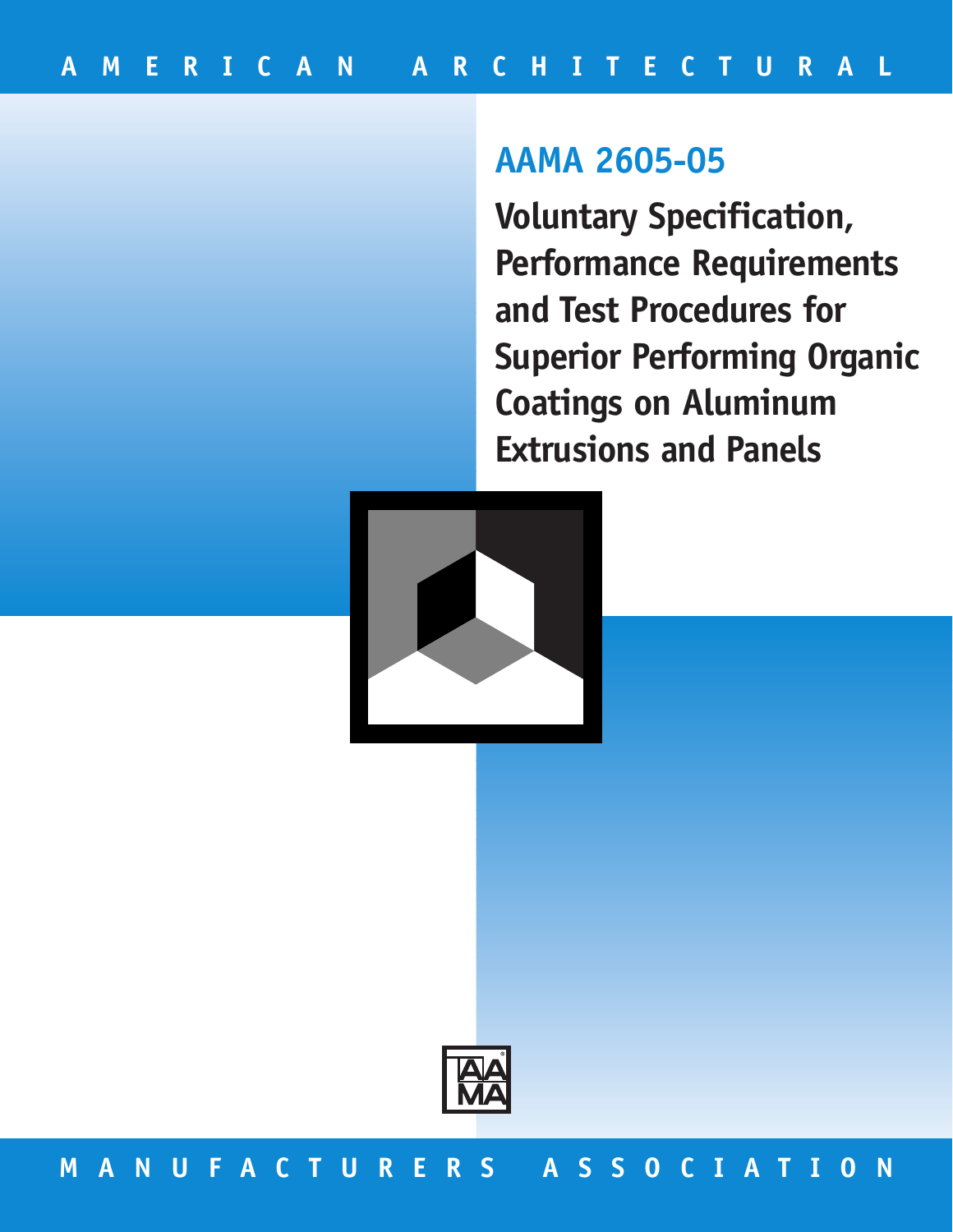



## **AAMA. The Source of Performance Standards, Product Certification and Educational Programs for the Fenestration Industry.**

This voluntary specification was developed by representative members of AAMA as advisory information and published as a public service. AAMA disclaims all liability for the use, application or adaptation of materials published herein.

©2005

**American Architectural Manufacturers Association** 1827 Walden Office Square, Suite 550, Schaumburg, IL 60173 PHONE (847)303-5664 FAX (847)303-5774 EMAIL [webmaster@aamanet.org](mailto:webmaster@aamanet.org) WEBSITE [www.aamanet.org](http://www.aamanet.org)

All AAMA documents may be ordered at our web site in the "Publications Store".

Originally Published: 1998 Preceeding Document: 2605-02 Revised And Published: 7/2005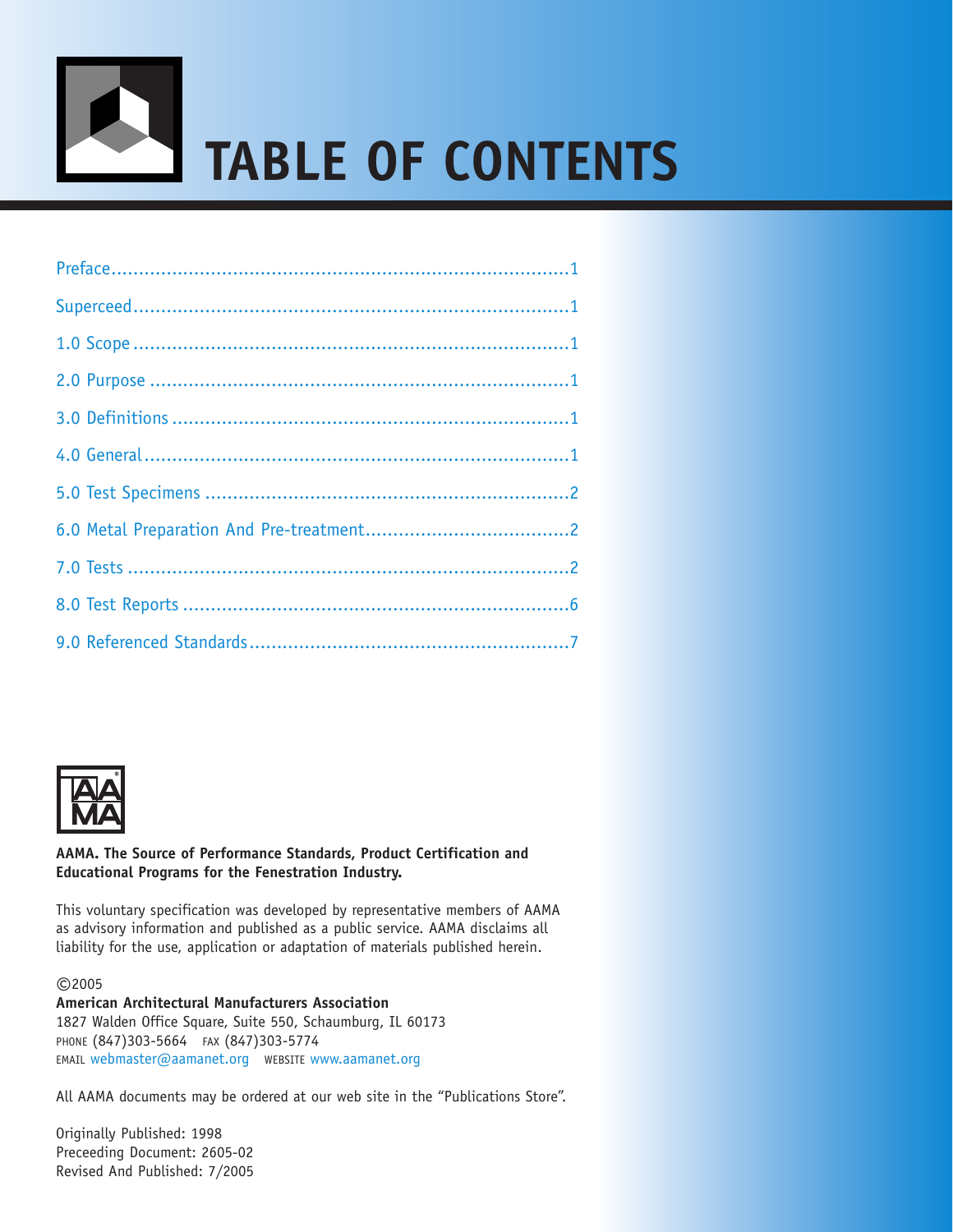## <span id="page-2-0"></span>**PREFACE**

For years, the architectural community has recognized AAMA 603 and AAMA 605 as the standards for testing and performance of organic coatings on architectural aluminum extrusions and panels. Significant advances have been made in technology which has created the need to revise these specifications.

**AAMA 2603**, "Voluntary Specification, Performance Requirements and Test Procedures for Pigmented Organic Coatings on Aluminum Extrusions and Panels;"

**AAMA 2604**, "Voluntary Specification, Performance Requirements and Test Procedures for High Performance Organic Coatings on Aluminum Extrusions and Panels;"

**AAMA 2605**, "Voluntary Specification, Performance Requirements and Test Procedures for Superior Performing Organic Coatings on Aluminum Extrusions and Panels."

## **SUPERCEED**

**AAMA 603**, "Voluntary Performance Requirements and Test Procedures for Pigmented Organic Coatings on Extruded Aluminum;" and

**AAMA 605**, "Voluntary Specification for High Performance Organic Coatings on Architectural Extrusions and Panels;" as well as all revisions to these documents.

AAMA 2605 is a new ten-year superior performing specification with increased performance to AAMA 605.2- 92. Significant upgrades have been made in the areas of ten-year weathering performance, abrasion resistance, salt spray and humidity.

## **1.0 SCOPE**

**1.1** This specification describes test procedures and performance requirements for superior performing organic coatings applied to aluminum extrusions and panels for architectural products.

**1.2** This specification covers factory-applied spray coatings only.

**1.3** The primary units of measure in this document are metric. The values stated in SI units are to be regarded as the standard. The values given in parentheses are for reference only.

## **2.0 PURPOSE**

The specification will assist the architect, owner and contractor to specify and obtain factory-applied organic coatings, which will provide and maintain a superior level of performance in terms of film integrity, exterior weatherability and general appearance over a period of many years.

## **3.0 DEFINITIONS**

**3.1** The terms "film" and "coating" are used interchangeably in this specification and are defined as meaning the layer of organic material applied to the surface of the aluminum.

**3.2** Exposed surfaces are those surfaces which are visible when the coated product is installed. These may include both closed and open positions of operating sash, ventilators, doors or panels.

**3.3** Spray Coating: The process of applying a resinous coating by atomizing it into a spray or mist, and curing it into a continuous film.

## **4.0 GENERAL**

**4.1** To qualify as meeting this specification, products tested shall meet all requirements as specified herein.

**4.2** Coatings shall be visibly free from flow lines, streaks, blisters or other surface imperfections in the dry-film state on exposed surfaces when observed at a distance of 3 m (10 ft) from the metal surface and inspected at an angle of 90 degrees to the surface.

**4.3** The total dry-film thickness shall be assessed utilizing the ASTM D 1400 method. Eighty percent of measurements on primary exposed surfaces shall meet or exceed 30 microns (1.2 mil) total film thickness. Paint process capability may result in readings below 25 microns (1.0 mil). No more than 5% of the total readings, on primary exposed surfaces, shall be below 25 microns (1.0 mil) (or, 85% of film thickness specified), assuming appropriate color and hide. Film thickness specified may be increased to be consistent with color selection and type of coating as recommended by the coating manufacturer.

*NOTE: Due to the complexities of extrusion dies and limitations of application equipment, it may not be possible to achieve minimum recommended dry film thickness on all areas of an extrusion, such as inside corners and channels. For details of these affected areas, contact the coating applicator prior to painting.* 

**4.4** Cleaning and metal preparation shall be in compliance with Section 6 of this document.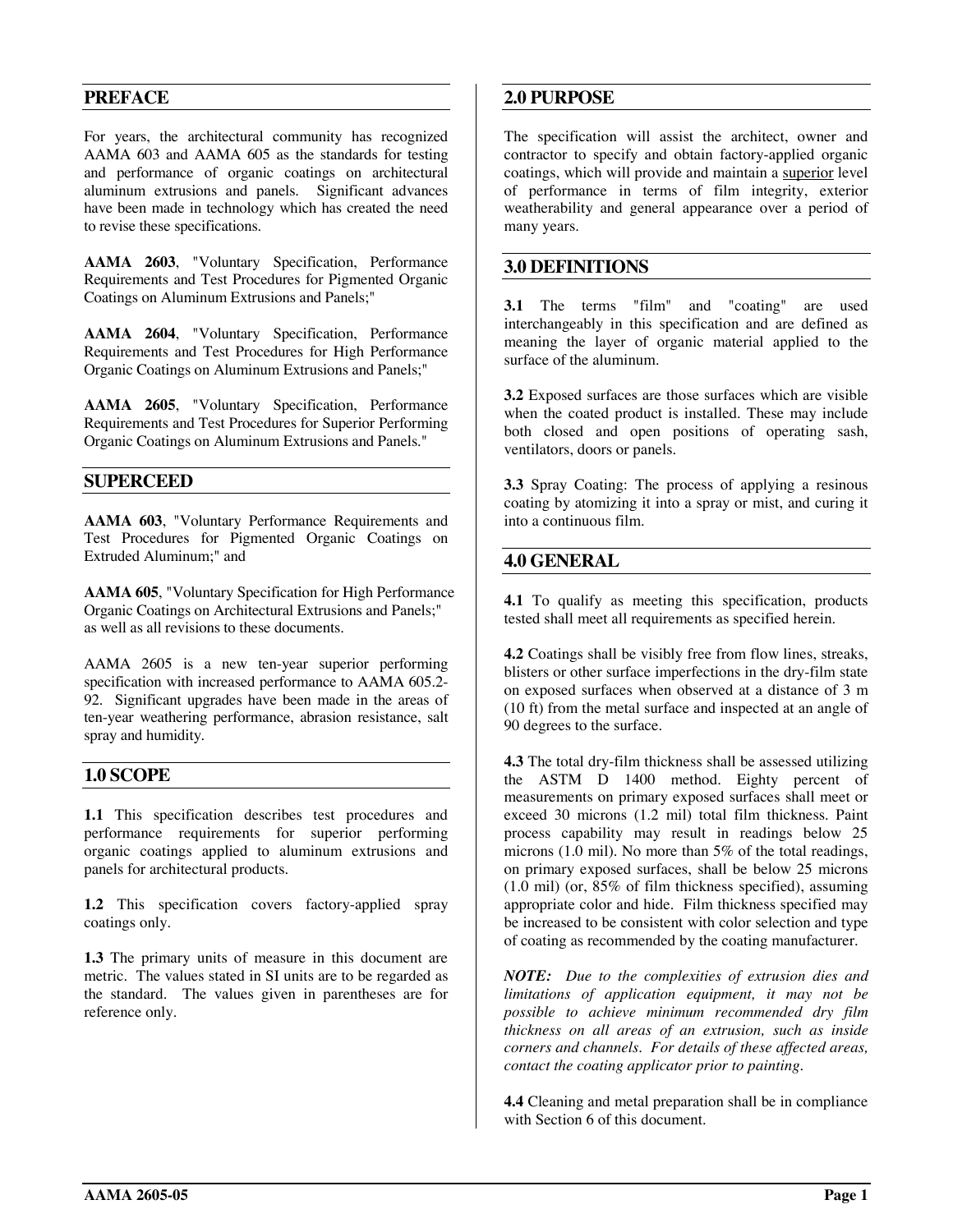<span id="page-3-0"></span>**4.5** Minor scratches and blemishes shall be repairable with the coating manufacturer's recommended product or system. Such repairs shall match the original finish for color and gloss and shall adhere to the original finish when tested as outlined in Section 7.4.1.1, Dry Adhesion. After application, allow the repair coating to dry for at least 72 hours at 18°C to 27°C (65°F to 80°F) before conducting the film adhesion test.

## *NOTE: The size and number of touch-up repairs should be kept to a minimum.*

**4.6** Sealant used in contact with an organic coating shall be compatible with the organic coating and meet the performance requirements of AAMA 800 sealant specification. There shall be no evidence of deleterious effects in the organic coating such as staining, coating separation, lifting, discoloration or loss of adhesion of the coating from the substrate.

*NOTE: It is strongly recommended that the fabricator of the finished products consult with the sealant manufacturer in the selection of the appropriate sealant. Pell adhesion testing as described in AAMA 800 is suggested. It is important to understand that the AAMA 800 sealant specification does not ensure adhesion to a specific coating. The best way to ensure adhesion is to submit panel specimens of the specific coating to the sealant manufacturer or an AAMA accredited independent laboratory for tests and recommendations.* 

## **5.0 TEST SPECIMENS**

**5.1** Test specimens shall consist of finished panels or extrusions representative of the production coated aluminum. A sufficient number of specimens on which to conduct instrument measurements with flat coated surfaces of at least 150 mm  $(6 \text{ in})$  long and 75 mm  $(3 \text{ in})$ wide, shall be submitted to the testing laboratory. The coating applicator or fabricator shall indicate exposed surfaces or submit drawings. Tests shall be performed on exposed areas as indicated on drawings or as marked on test specimens.

## **6.0 METAL PREPARATION AND PRE-TREATMENT**

*NOTE: A multi-stage cleaning and pre-treatment system is required to remove organic and inorganic surface soils, remove residual oxides, and apply a chemical conversion coating to which organic coatings will firmly adhere.* 

**6.1** The pre-treatment when used in conjunction with a baked organic coating shall produce a total finishing system capable of meeting impact, adhesion, detergent, humidity and salt spray performance as specified in the appropriate test method.

#### **6.2 CHEMICAL CONVERSION COATING WEIGHT**

#### **6.2.1 Procedure**

Measure in accordance with the latest issue of ASTM D 5723 using x-ray fluorescence or other standard methods for determining coating weights.

#### **6.2.2 Performance**

Chrome containing conversion coating weights should be a minimum of  $431 \text{ mg/m}^2$  (40 mg/ft<sup>2</sup>).

Non-chrome conversion coating weights should be maintained according to supplier's recommendations.

*NOTE: Frequent in-plant testing and control of pretreatment is required to insure satisfactory performance of the coating system.* 

## **7.0 TESTS**

#### **7.1 COLOR UNIFORMITY**

#### **7.1.1 Procedure**

Check random samples visually under a uniform light source. Viewing should be done at multiple angles. In conjunction, instrumental methods are imperative.

#### **7.1.2 Performance**

Color uniformity shall be consistent with the color range or numerical value established between the approval source and the applicator. Suggested range is 2∆E per ASTM D 2244, Section 6.3, from agreed upon color standard.

*NOTE: Color and finish appearance may vary upon factory application due to differences in spray equipment, line conditions or day-to-day process variations. It is strongly recommended that final color approval be made with actual production line samples or mock-ups, not laboratory prepared panels*

*Pearlescent mica and metallic flakes reflect and scatter light in random patterns; therefore, exact color uniformity should not be expected. Slight color shifting should also be expected when viewing from varying angles and distances. Equipment considerations affect color and are especially critical with multiple applicators.* 

## **7.2 SPECULAR GLOSS**

#### **7.2.1 Procedure**

Measure in accordance with the latest issue of ASTM D 523 using a 60 degree gloss meter. Samples must meet minimum dry film thickness requirements.

#### **7.2.2 Performance**

Gloss values shall be within  $\pm$  5 units of the manufacturer's specification.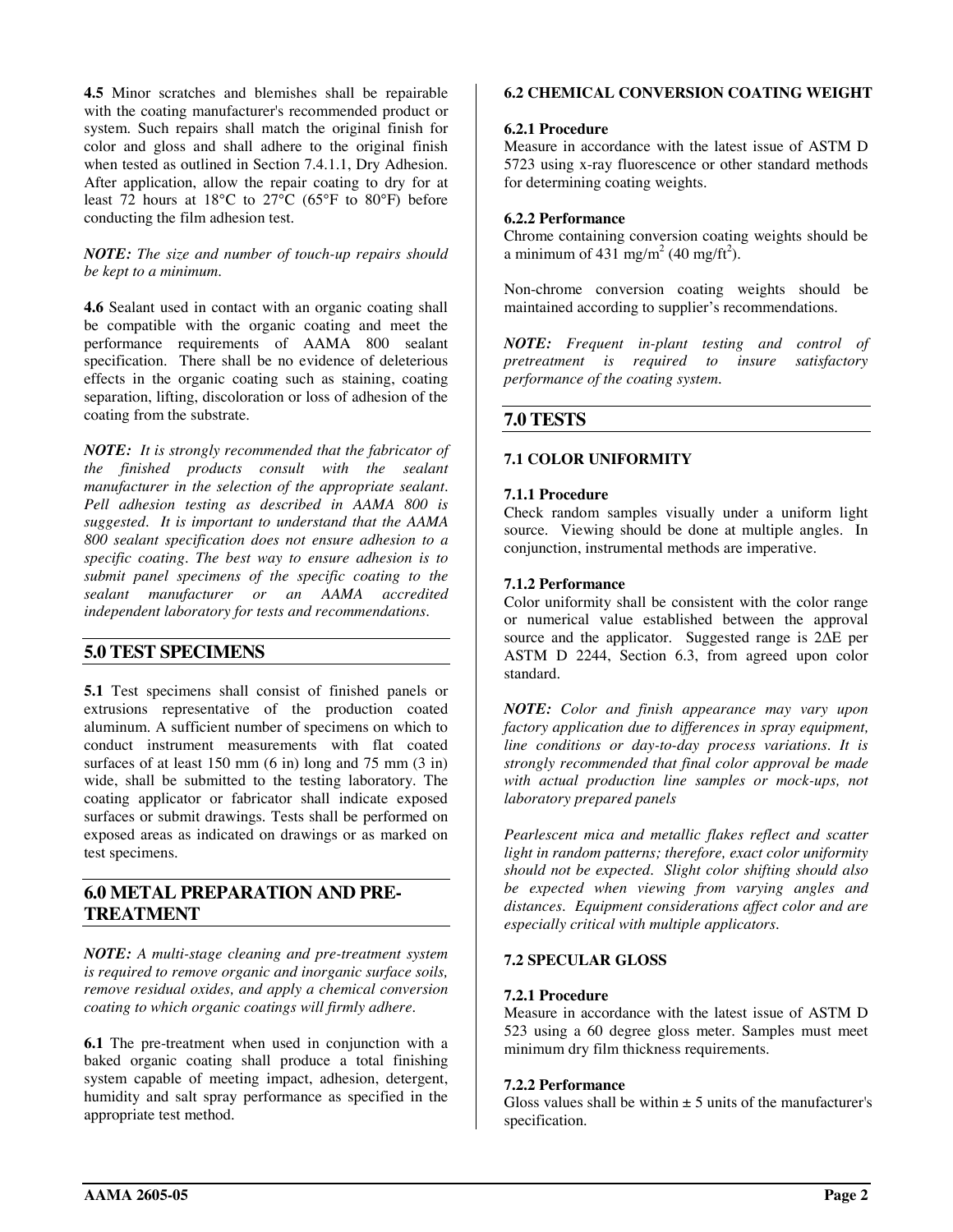*NOTE: Standard gloss range reference values are:* 

| <b>Gloss Colors</b> | <b>Specular Gloss Value</b> |
|---------------------|-----------------------------|
| High                | $80$ -Over                  |
| Medium              | 20-79                       |
| Low                 | 19 or less                  |

## **7.3 DRY FILM HARDNESS**

#### **7.3.1 Procedure**

Strip the wood from a Berol Eagle Turquoise pencil or equivalent, grade F minimum hardness, leaving a full diameter of lead exposed to a length of 6 mm minimum to 10 mm maximum (1/4 in minimum to 3/8 in maximum). Flatten the end of the lead 90 degrees to the pencil axis using fine-grit sand or emery paper. Hold the pencil at a 45 degree angle to the film surface and push forward about 6 mm (1/4 in) using as much downward pressure as can be applied without breaking the lead. Reference ASTM D 3363.

## **7.3.2 Performance**

No rupture of film per ASTM D 3363.

## **7.4 FILM ADHESION**

#### **7.4.1 Procedure**

## **7.4.1.1 Dry Adhesion**

Make 11 parallel cuts, 1 mm (1/16 in) apart through the film. Make 11 similar cuts at 90 degrees to and crossing the first 11 cuts. Apply tape (Permacel 99 or equivalent) 20 mm (3/4 in) wide over area of cuts by pressing down firmly against the coating to eliminate voids and air pockets. Sharply pull the tape off at a right angle to the plane of the surface being tested. Test pieces should be at ambient temperature [approximately 18°C to 27°C (65°F to 80°F)].

## **7.4.1.2 Wet Adhesion**

Make cuts as outlined in Section 7.4.1.1. Immerse the sample in distilled or deionized water at 38°C (100°F) for 24 hours. Remove and wipe the sample dry. Repeat the test specified in Section 7.4.1.1 within five minutes.

## **7.4.1.3 Boiling Water Adhesion**

Make cuts as outlined in Section 7.4.1.1. Immerse the sample in boiling distilled or deionized water 99°C to 100°C (210°F to 212°F) for 20 minutes. The water shall remain boiling throughout the test. Remove the sample and wipe it dry. Repeat the test specified in Section 7.4.1.1 within five minutes.

## **7.4.2 Performance**

No removal of film under the tape within or outside of the cross-hatched area or blistering anywhere on the test specimen. Report loss of adhesion as a percentage of squares affected, (i.e., 10 squares lifted is 10% failure).

#### **7.5 IMPACT RESISTANCE**

#### **7.5.1 Procedure**

Using a 16 mm (5/8 in) diameter round-nosed impact tester 18 N-m (160 in-lb) range such as a Gardner impact tester, apply a load directly to the coated surface of sufficient force to deform the test sample a minimum of 3  $mm \pm 0.3$  mm (0.10 in  $\pm$  0.01 in). Apply tape (Permacel 99 or equivalent) 20 mm (3/4 in) wide over area of deformation by pressing down firmly against coating to eliminate voids and air pockets. Sharply pull tape off at a right angle to the plane of the surface being tested. Test pieces should be at ambient temperature approximately 18°C to 27°C (65°F to 80°F).

## **7.5.2 Performance**

No removal of film from substrate.

*NOTE: Minute cracking at the perimeter of the concave area of the test panel is permissible but no coating pickoff should be apparent.* 

## **7.6 ABRASION RESISTANCE**

#### **7.6.1 Procedure**

Using the falling sand test method, ASTM D 968, the Abrasion Coefficient shall be calculated according to the formula which follows.

## ABRASION COEFFICIENT - LITERS PER MIL = V/T

where:  $V =$  volume of sand used in liters  $T =$  thickness of coating in mils

## **7.6.2 Performance**

The Abrasion Coefficient Value of the coating shall be 40 minimum.

## **7.7 CHEMICAL RESISTANCE**

#### **7.7.1 Muriatic Acid Resistance**

(15-Minute Spot Test)

## **7.7.1.1 Procedure**

Apply 10 drops of 10% (by volume) solution of muriatic acid (37% commercial grade hydrochloric acid) in tap water and cover it with a watch glass, convex side up. The acid solution and test shall be conducted at 18°C to 27°C (65°F to 80°F). After a 15-minute exposure, wash off with running tap water.

#### **7.7.1.2 Performance**

No blistering and no visual change in appearance when examined by the unaided eye.

#### **7.7.2 Mortar Resistance**

(24-Hour Pat Test)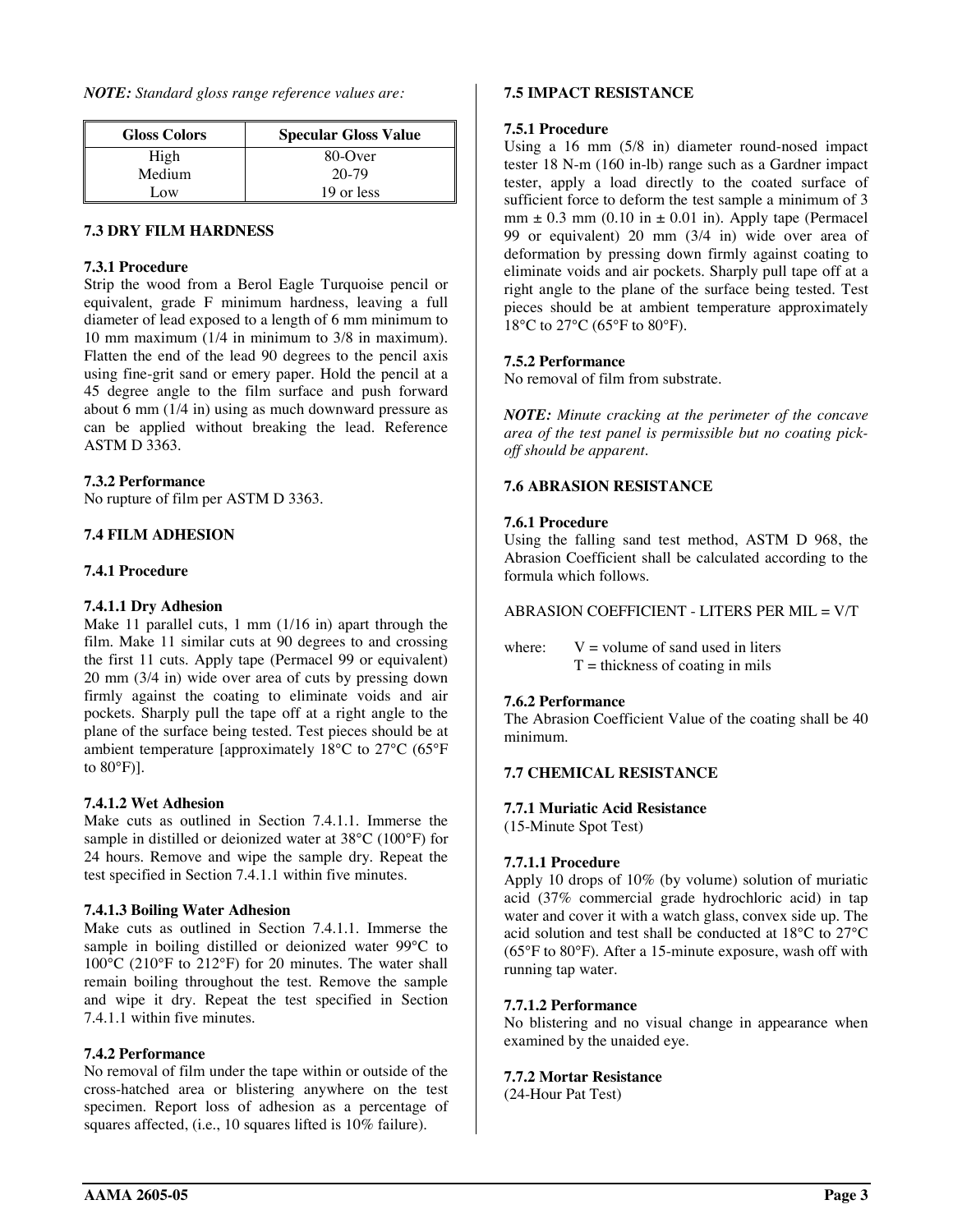## **7.7.2.1 Procedure**

Prepare mortar by mixing  $75 \text{ g}$  (2.6 oz) of building lime (conforming to ASTM C 207) and 225 g (7.9 oz) of dry sand, both passing through a 10-mesh wire screen with sufficient water, approximately 100 g  $(3.5 \text{ oz})$ , to make a soft paste. Immediately apply wet pats of mortar about 1300 mm<sup>2</sup> (2 in<sup>2</sup>) in area and 12 mm (1/2 in) in thickness to coated aluminum specimens which have been aged at least 24 hours after coating. Immediately expose test sections for 24 hours to 100% relative humidity at 38°C  $(100^{\circ}F)$ .

## **7.7.2.2 Performance**

Mortar shall dislodge easily from the painted surface, and any residue shall be removable with a damp cloth. Any lime residue should be easily removed with the 10% muriatic acid solution described in Section 7.7.1.1. There shall be no loss of film adhesion or visual change in appearance when examined by the unaided eye.

*NOTE: A slight staining or discoloration may be apparent on orange, yellow or metallic coatings. This should be discussed with the specifying source prior to selection of color.* 

## **7.7.3 Nitric Acid Resistance**

#### **7.7.3.1 Procedure**

Fill an eight-ounce wide-mouth bottle one-half full of nitric acid,  $70\%$  ACS reagent grade<sup>(1)</sup>. Place the test panel completely over the mouth of the bottle painted side down, for 30 minutes. Rinse the sample with tap water, wipe it dry, and measure any color change after a one-hour recovery period.

<sup>(1)</sup>The assay of the nitric acid  $(HNO<sub>3</sub>)$  should be Fisher A-200 or equivalent; minimum 69.0%, maximum 71.0%.

#### **7.7.3.2 Performance**

Not more than 5∆E Units (Hunter) of color change, calculated in accordance with ASTM D 2244, when comparing measurements on the acid-exposed painted surface and the unexposed surface.

## **7.7.4 Detergent Resistance**

## **7.7.4.1 Procedure**

Prepare a  $3\%$  (by weight) solution of detergent as prescribed in ASTM D 2248, and distilled water. Immerse at least two test specimens in the detergent solution at 38°C (100°F) for 72 hours. Remove and wipe the samples dry. Immediately apply tape (Permacel 99 or equivalent) 20 mm (3/4 in) wide by pressing down firmly against the coating to eliminate voids and air pockets. Place the tape longitudinally along the entire length of the test specimens. If blisters are visible, then the blistered area must be taped and rated. Sharply pull off at a right angle to the plane of the surface being tested, per ASTM D 3359. A typical solid detergent composition is as follows:

|                                                                 | Parts by<br>Weight |
|-----------------------------------------------------------------|--------------------|
| Tetrasodium pyrophosphate $(Na_4P_2O_7)$<br>anhydrous           | 53.0               |
| Sodium sulfate $(Na_2SO_4)$ , anhydrous                         | 19.0               |
| Sodium metasilicate ( $Na2SiO3$ ), anhydrous                    | 7.0                |
| Sodium carbonate ( $Na2CO3$ ), anhydrous                        | 1.0                |
| Sodium salt of a linear alkylarylsulfonate<br>(90% flake grade) | 20.0               |
| Total                                                           |                    |

#### **7.7.4.2 Performance**

No loss of adhesion of the film to the metal. No blistering and no significant visual change in appearance when examined by the unaided eye.

## **7.7.5 Window Cleaner Resistance**

#### **7.7.5.1 Procedure**

Prepare a solution of glass cleaner. Apply 10 drops of the window cleaner to the painted surface and immediately cover it with a watch glass, convex side up. Let the test sit for 24 hours, then rinse the specimen with running tap water. Record visual appearance. Let the specimen sit for four hours before conducting the dry adhesion test outlined in Section 7.4.1.1

All purpose glass cleaner composition is as follows:

| <b>Raw Materials</b>                         | % By Weight |  |
|----------------------------------------------|-------------|--|
| Dowanol PM <sup>*</sup>                      |             |  |
| Propylene glycol                             |             |  |
| Isopropanol                                  | 35          |  |
| Water                                        | 55          |  |
| *Dow Chemical, propylene glycol methyl ether |             |  |

The solution and test should be conducted at 18°C to 27°C  $(65^{\circ}$ F to  $80^{\circ}$ F).

## **7.7.5.2 Performance**

There shall be no blistering or noticeable change in appearance when examined by the unaided eye and no removal of film under the tape within or outside of the cross-hatched area.

## **7.8 CORROSION RESISTANCE**

#### **7.8.1 Humidity Resistance**

#### **7.8.1.1 Procedure**

Expose the sample in a controlled heat-and-humidity cabinet for 4,000 hours at 38°C (100°F) and 100% RH with the cabinet operated in accordance with ASTM D 2247 or ASTM D 4585.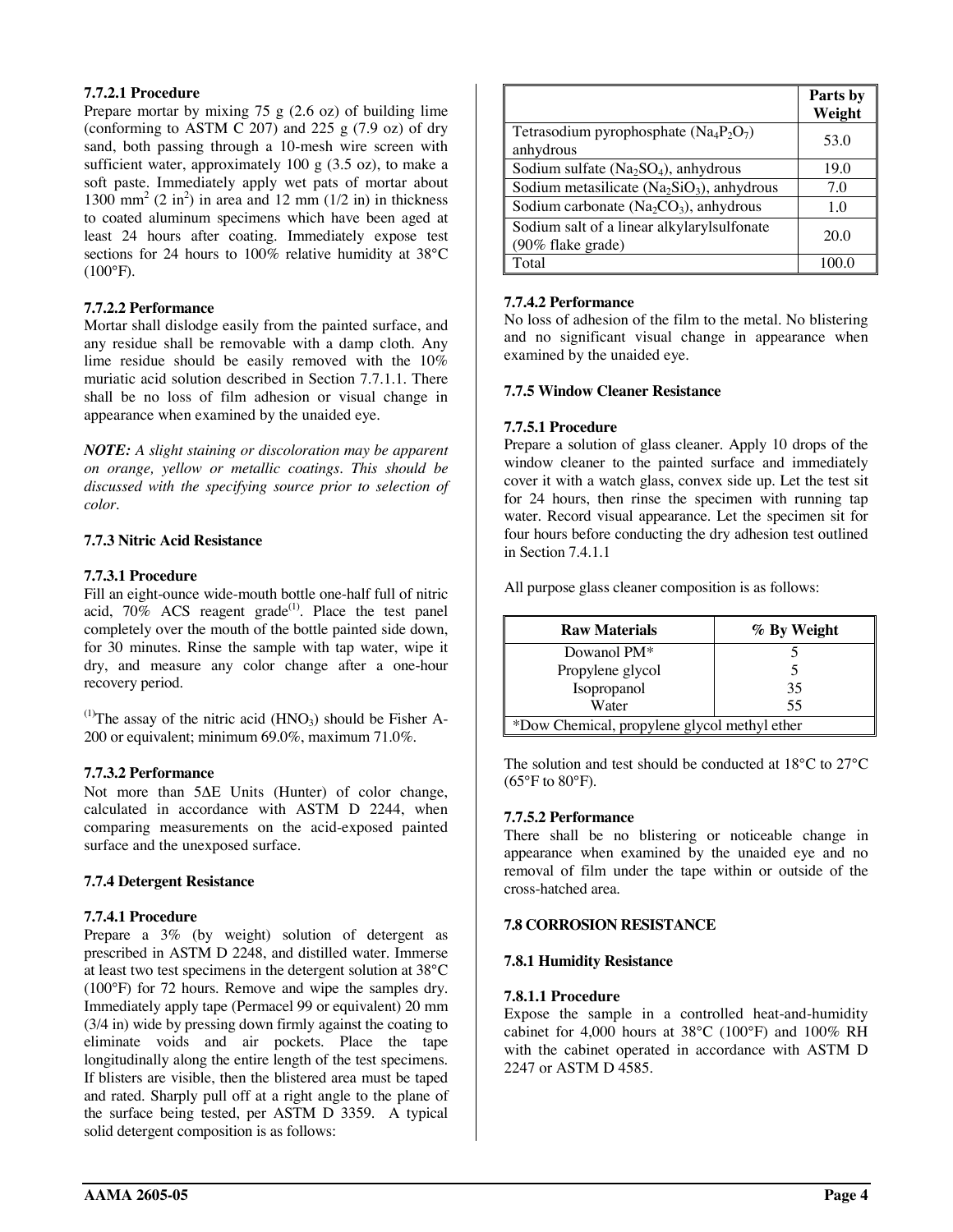## **7.8.1.2 Performance**

No formation of blisters to extent greater than "Few" blisters Size No. 8, as shown in Figure No. 4, ASTM D 714.

## **7.8.2 Salt Spray Resistance**

## **7.8.2.1 Procedure**

Score the film sufficiently deep to expose the base metal using a sharp knife or blade instrument. Expose the sample for 4,000 hours according to ASTM B 117 using a 5% salt solution. Remove and wipe sample dry. Immediately apply tape (Permacel 99 or equivalent) 20 mm (3/4 in) wide over scored area by pressing down firmly against the coating to eliminate voids and air pockets. Sharply pull the tape off at a right angle to the plane of the surface being tested.

## **7.8.2.2 Performance**

Minimum rating of 7 on scribe or cut edges, and a minimum blister rating of 8 within the test specimen field, in accordance with the following Table 1 and Table 2 (Reference ASTM D 1654).

| TABLE 1 – Rating of Failure at Scribe (Procedure A) |                  |                      |  |  |
|-----------------------------------------------------|------------------|----------------------|--|--|
| Representative Mean Creepage From Scribe            |                  |                      |  |  |
| Millimeters                                         | Inches (Approx.) | <b>Rating Number</b> |  |  |
| Zero                                                |                  | 10                   |  |  |
| Over 0 to $0.5$                                     | 0 to $1/64$      |                      |  |  |
| Over $0.5$ to $1.0$                                 | $1/64$ to $1/32$ |                      |  |  |
| Over $1.0$ to $2.0$                                 | $1/32$ to $1/16$ |                      |  |  |
| Over $2.0$ to $3.0$                                 | $1/16$ to $1/8$  | 6                    |  |  |
| Over $3.0$ to $5.0$                                 | $1/8$ to $3/16$  | 5                    |  |  |
| Over $5.0$ to $7.0$                                 | $3/16$ to $1/4$  |                      |  |  |
| Over $7.0$ to $10.0$                                | $1/4$ to $3/8$   | 3                    |  |  |
| Over $10.0$ to $13.0$                               | $3/8$ to $1/2$   | 2                    |  |  |
| Over 13.0 to 16.0                                   | $1/2$ to $5/8$   |                      |  |  |
| Over $16.0$                                         | Over $5/8$       |                      |  |  |

| <b>TABLE 2 – Rating of Unscribed Areas (Procedure B)</b> |                      |  |
|----------------------------------------------------------|----------------------|--|
| Area Failed, %                                           | <b>Rating Number</b> |  |
| No Failure                                               | 10                   |  |
| $0$ to 1                                                 |                      |  |
| $2$ to $3$                                               |                      |  |
| $4 \text{ to } 6$                                        |                      |  |
| 7 to 10                                                  | 6                    |  |
| 11 to $20$                                               | 5                    |  |
| $21$ to $30$                                             |                      |  |
| 31 to 40                                                 | 3                    |  |
| 41 to 55                                                 | 2                    |  |
| 56 to 75                                                 |                      |  |
| Over 75                                                  |                      |  |

*NOTE: The use of a ruled plastic grid is recommended as an aid in evaluating this type of failure. A 6 mm (1/4 in) grid is suggested as most practical for the usual specimen. In using the grid, the number of squares in which one or more points of failure are found is related to the total number of squares covering the significant area of the* 

*specimen to get a percentage figure as used in the tabulation. In some instances, the rating numbers may be used as factors with exposure time intervals related thereto, to produce a performance index number which very accurately indicates relative quality.* 

## **7.9 WEATHERING**

## **7.9.1 South Florida Exposure**

The coating shall maintain its film integrity and at a minimum meet the following color retention, chalk resistance, gloss retention and erosion resistance properties. The architect, owner or contractor should request data relative to the long-term durability of the color(s) selected. Access to exposure panels must be made available to the architect and/or owner upon request.

## **7.9.1.1 Test Site and Duration**

Test sites for on-fence testing are acceptable as follows: Florida exposure South of latitude 27 degrees North at a 45 degree angle facing South for a minimum of ten (10) years. Time elapsed when the coating is off the test fence for evaluation, or other purposes, shall not be counted as part of the 10-year exposure minimum.

## **7.9.1.2 Color Retention**

## **7.9.1.2.1 Performance**

Maximum of 5∆E Units (Hunter) of color change as calculated in accordance with ASTM D 2244, Section 6.3 after the minimum 10-year exposure test per Section 7.9.1.1. Color change shall be measured on the exposed painted surface which has been cleaned of external deposits with clear water and a soft cloth and corresponding values shall be measured on the original retained panel or the unexposed flap area of the panel. A portion of the exposed panel may be washed lightly to remove surface dirt only. Heavy scrubbing or any polishing to remove chalk formation or restore the surface is not permitted where color measurements are made. New colors, whether formulated by a paint manufacturer or blended by an applicator according to a paint manufacturer's specifications, may be qualified without the exposure test per Section 7.9.1.1, provided that they are produced with the same pigments in the same coating resin system as a color on which acceptable ten (10) year test data is available and which is within the  $\pm 10$  Hunter Units in lightness (L).

## **7.9.1.3 Chalk Resistance**

## **7.9.1.3.1 Performance**

Chalking shall be no more than that represented by a No. 8 rating for colors, No. 6 for whites, based on ASTM D 4214, Test Method A (Method D 659) after test site (weathering) exposure (per Section 7.9.1.1) for ten (10) years. Chalking shall be measured on an exposed, unwashed painted surface.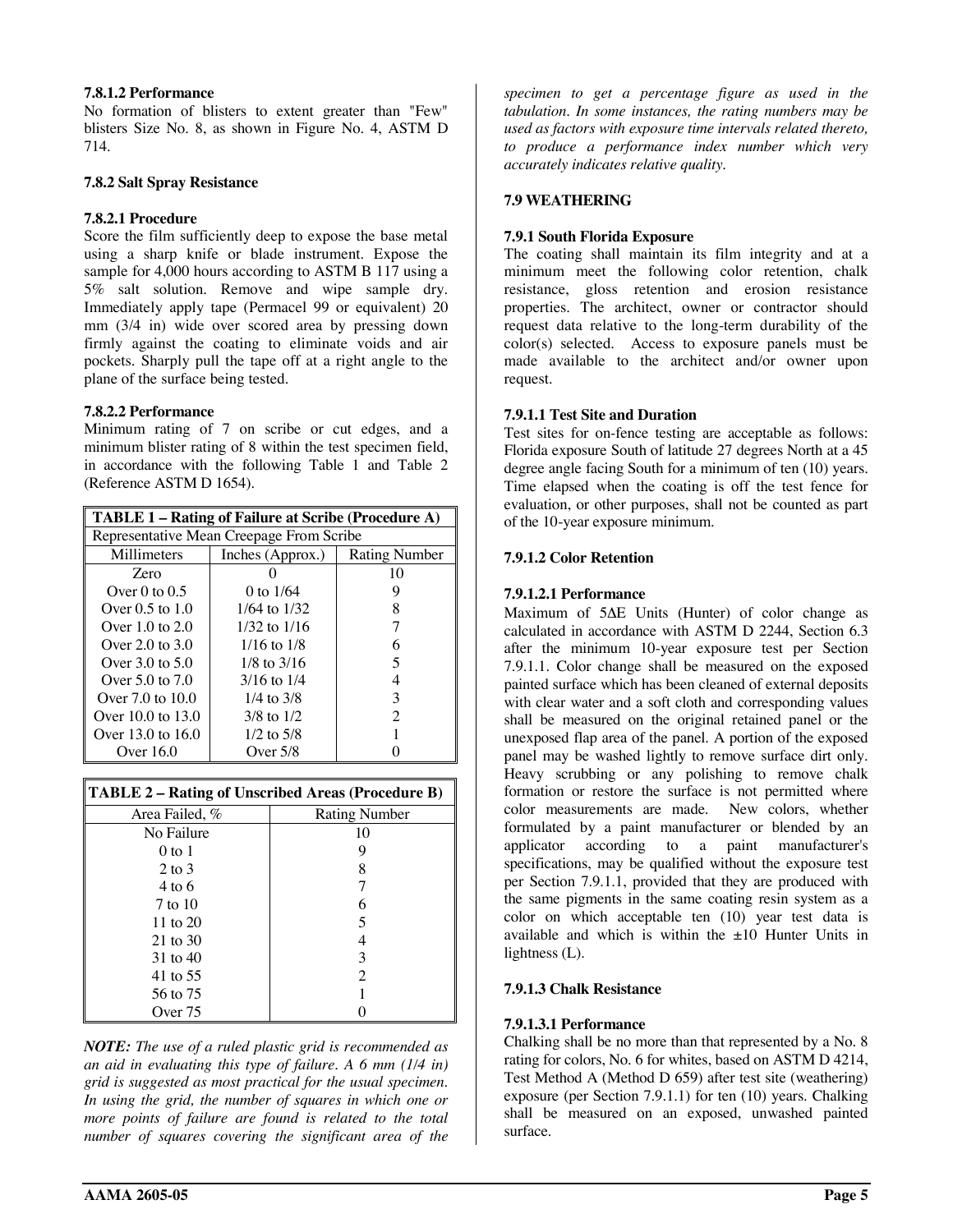## <span id="page-7-0"></span>**7.9.1.4 Gloss Retention**

## **7.9.1.4.1 Procedure**

After weathering exposure (per Section 7.9.1.1), measure 60 degree gloss of exposed and unexposed areas of a test site exposure panel following ASTM D 523. The exposure panel may be washed lightly with clear water and a soft cloth to remove loose surface dirt. Heavy scrubbing or any polishing to restore the surface is not permitted where gloss measurements are made.

## **7.9.1.4.2 Performance**

Gloss retention shall be a minimum of 50% after the 10 year exposure test per Section 7.9.1.1 expressed as:

% Retention = 
$$
\begin{bmatrix} \frac{60^{\circ} \text{ gloss exposed}}{60^{\circ} \text{ gloss unexposed}} \end{bmatrix} X 100\%
$$

## **7.9.1.5 Resistance to Erosion**

## **7.9.1.5.1 Procedure**

After weathering exposure (per Section 7.9.1.1), measure dry film thickness of exposed and adjacent unexposed areas of exposure panels using an Eddy Current Meter as defined in ASTM B 244 or other instrumental methods of equal precision.

## **7.9.1.5.2 Performance**

Less than 10 percent film loss after the exposure test per Section 7.9.1.1 expressed as a percent loss of total film:

$$
Loss = 100\% - \left( \frac{Dry film thickness exposed}{ Dry film thickness unexposed} \right) X 100\%
$$

## **8.0 TEST REPORTS**

**8.1** Test reports on file with the applicator shall include the following information:

**8.1.1** Date when tests were performed and date of issue of report.

**8.1.2** Identification of organic coating and/or coating system tested, including production date, batch or lot number, cure conditions, pre-treatment data, manufacturer's name and name of company submitting coated samples used in test.

**8.1.3** Copy of drawings submitted showing exposed surfaces.

**8.1.4** Test results.

**8.1.5** A statement indicating that the organic coating and/or coating system tested passed all tests or failed one or more.

**8.1.6** In the case of a failure, which test(s) and a description of the failure(s).

**8.1.7** Statement that all tests were conducted in accordance with this standard.

**8.1.8** Name and address of the laboratory which conducted tests and issued the report.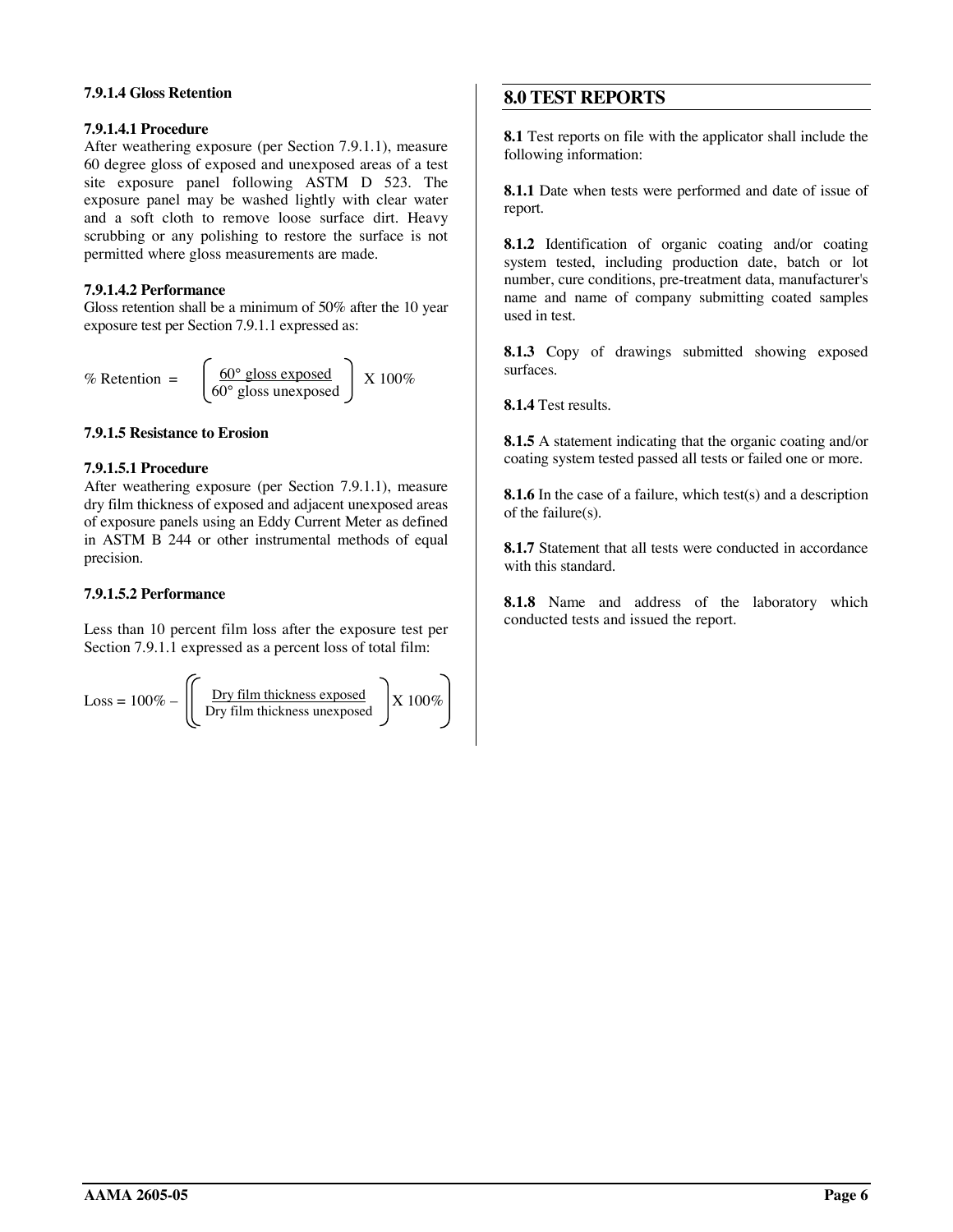## <span id="page-8-0"></span>**9.0 REFERENCED STANDARDS**

References to the standards listed below shall be to the edition indicated. Any undated reference to a code or standard appearing in the requirements of this standard shall be interpreted as to referring to the latest edition of that code or standard.

#### **AMERICAN ARCHITECTURAL MANUFACTURERS ASSOCIATION (AAMA)**

**AAMA 800-05**, Voluntary Specifications and Test Methods for Sealants

## **AMERICAN SOCIETY FOR TESTING AND MATERIALS (ASTM)**

**ASTM B 117-03**, Standard Practice for Operating Salt Spray (Fog) Apparatus

**ASTM B 244-97(2002)**, Standard Test Method for Measurement of Thickness of Anodic Coatings on Aluminum and of Other Nonconductive Coatings on Nonmagnetic Basis Metals with Eddy-Current Instruments

**ASTM C 207-05**, Standard Specification for Hydrated Lime for Masonry Purposes

**ASTM D 523-89(1999)**, Standard Test Method for Specular Gloss

**ASTM D 714-02**, Standard Test Method for Evaluating Degree of Blistering of Paints

**ASTM D 968-93(2001)**, Standard Test Methods for Abrasion Resistance of Organic Coatings by Falling Abrasive

**ASTM D 1400-00**, Standard Test Method for Nondestructive Measurement of Dry Film Thickness of Nonconductive Coatings Applied to a Nonferrous Metal Base

**ASTM D 1654-05**, Standard Test Method for Evaluation of Painted or Coated Specimens Subjected to Corrosive Environments

**ASTM D 1730-03**, Standard Practices for Preparation of Aluminum and Aluminum-Alloy Surfaces for Painting

**ASTM D 2244-02e1**, Standard Practice for Calculation of Color Tolerances and Color Differences from Instrumentally Measured Color Coordinates

**ASTM D 2247-02**, Standard Practice for Testing Water Resistance of Coatings in 100% Relative Humidity

**ASTM D 2248-01a**, Standard Practice for Detergent Resistance of Organic Finishes

**ASTM D 3359-02**, Standard Test Methods for Measuring Adhesion by Tape Test

**ASTM D 3363-05**, Standard Test Method for Film Hardness by Pencil Test

**ASTM D 4214-98**, Standard Test Methods for Evaluating the Degree of Chalking of Exterior Paint Films

**ASTM D 4585-99**, Standard Practice for Testing Water Resistance of Coatings Using Controlled Condensation

**ASTM D 5723-95(2002)**, Standard Practice for Determination of Chromium Treatment Weight on Metal Substrates by X-Ray Fluorescence